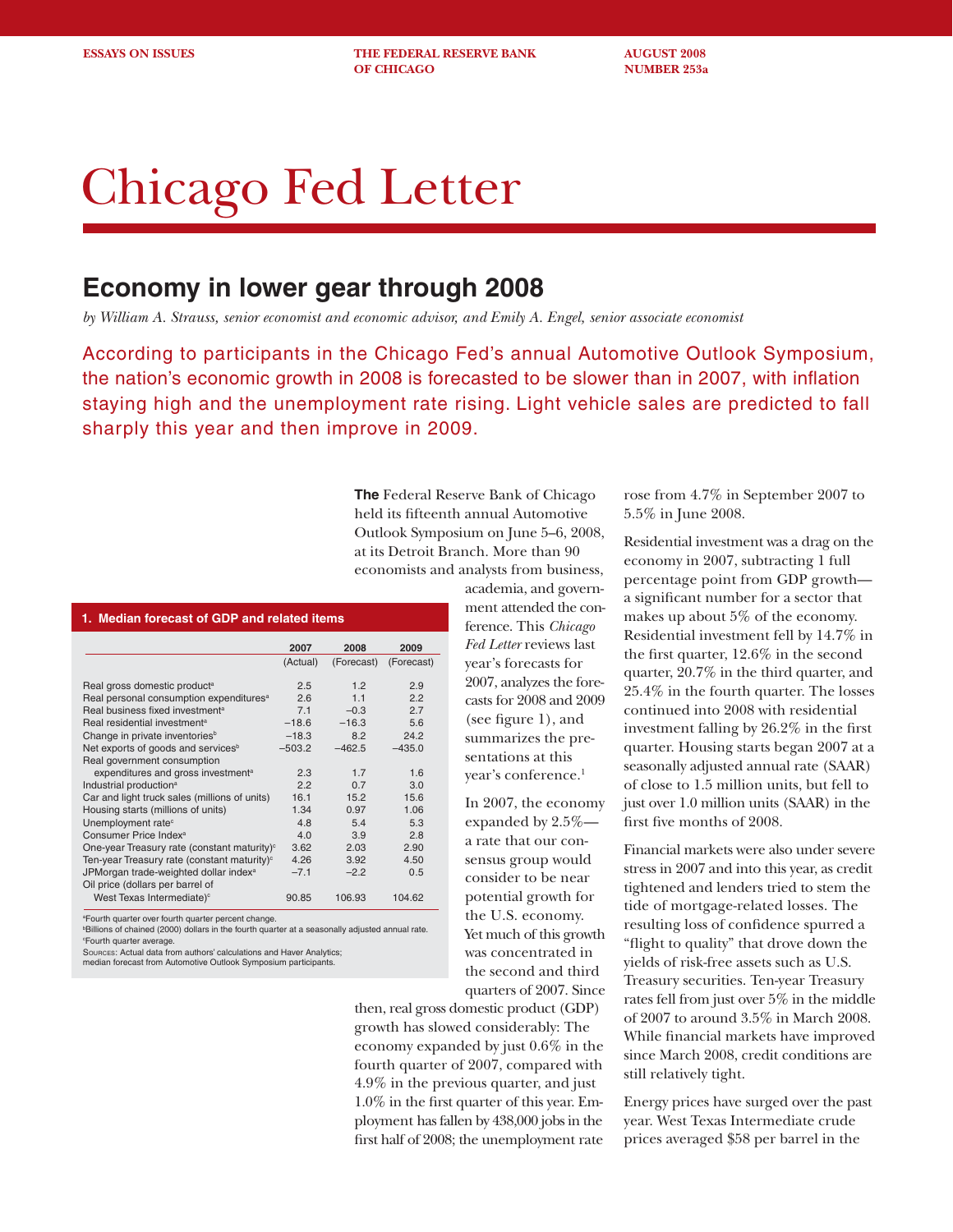first quarter of 2007 and rose  $56\%$  to average nearly \$91 in the final quarter of last year. This pushed inflation, as measured by the Consumer Price Index (CPI), to rise by 4.0% during 2007 much greater than the 1.9% rate recorded in the previous year. Oil prices have continued to move higher, averaging nearly \$124 in the second quarter of this year.

The weakness in housing and the increase of gasoline prices appeared to the unemployment rate, predicting 4.7% in the fourth quarter of 2007, very close to the actual 4.8% rate that was recorded. Inflation, as measured by the CPI, was predicted to average 3.0%, 1 full percentage point lower than the actual average of 4.0%. In large part, the projection on inflation was off because last year's participants greatly underestimated oil prices. Oil prices were expected to average \$62 per barrel in the fourth quarter of 2007, 32% lower than

### Light vehicle sales are expected to fall to 15.2 million units in 2008 and then improve to 15.6 million units in 2009.

weigh heavily on light vehicle sales (car and light truck sales), which totaled 16.1 million units in 2007, lower than the 16.5 million units sold in 2006. Sales fell even further in the first half of 2008, dropping to 14.6 million units (SAAR), with an especially large decline in the light truck segment. While passenger car sales decreased 1.1% from the first half of 2007 to the first half of 2008, light truck sales dropped 17.6%.

The pattern for industrial output was similar to that of GDP. Industrial output growth averaged 3.4% in the second and third quarters of 2007, but slowed to  $0.2\%$  in the final quarter of 2007 before declining by  $0.4\%$  in the first quarter of 2008. Export-oriented manufacturing benefited from the improving trade deficit. Net exports contributed 0.7 percentage points to GDP growth during 2007. The trade deficit as a share of GDP, which reached over 6% in the middle of 2006, fell to about  $5\%$  in the first quarter of 2008.

In order to combat the slowing economy, the Federal Reserve began lowering short-term interest rates in September 2007. Since then, the federal funds rate has been reduced from 5.25% to 2%.

#### **Forecasts versus results**

At last year's symposium, participants forecasted a 2.3% rate of growth for the economy in 2007, just a bit less than the 2.5% growth that did occur. They also were quite close in their forecast for

the \$91 that they actually averaged. Light vehicle sales were predicted to come in at 16.5 million units, somewhat higher than the 16.1 million units actually sold during 2007. The weakness in the housing sector was also more significant than expected. Housing starts were forecasted to fall to 1.46 million units in 2007, but actually fell to 1.34 million units. Similarly, residential investment was predicted to decline by 9.4%, but it actually fell by 18.6%. The downward pressure on Treasury rates was also greater than expected: One-year and ten-year Treasury rates were predicted to rise to 5.01% and 4.90%, respectively, by the end of 2007; the actual rates were 3.62% and 4.26%.

#### **Outlook for 2008 and 2009**

The forecast for 2008 is for economic growth to continue to be restrained by the struggling housing sector. However, growth in 2009 is expected to improve to a rate that our consensus group would consider to be above trend growth for the U.S. economy. Real GDP is anticipated to rise by 1.2% this year and by 2.9% in 2009. With economic growth well below trend this year, the unemployment rate is expected to move higher to average 5.4% in the fourth quarter of this year and then edge just a bit lower in the second half of 2009. Inflation, as measured by the CPI, in 2008 is expected to remain relatively high at 3.9% and then ease next year to 2.8%. Oil prices are predicted to average about \$107 per

barrel in the final quarter of this year and about \$105 per barrel at the end of 2009. Personal consumption expenditures are forecasted to expand by a tepid rate of 1.1% in 2008 and then rise by a slow 2.2% in 2009. Light vehicle sales are expected to fall to 15.2 million units this year and then improve to 15.6 million units next year. Business fixed investment is expected to edge down 0.3% in 2008 and then rise by 2.7% in 2009. Industrial production is forecasted to increase by a slow 0.7% this year and then rise to a healthy 3.0% next year.

The housing sector has a bit more of an adjustment to undergo. Residential investment is predicted to fall by an additional 16.3% this year, a little less of a drag than in 2007. The quarterly pattern of the forecast implies that the consensus group expects the housing market to stabilize in the second half of this year. After falling by  $26.2\%$  in the first quarter of 2008, residential investment is predicted to decline by 21.0%, 14.5%, and 3.9% in the second, third, and fourth quarters, respectively. Housing starts are anticipated to reach the bottom in the third quarter of this year at 0.93 million starts (SAAR). Residential investment is then expected to rise 5.6% next year, with improving growth throughout 2009. Housing starts are predicted to rise from 0.97 million units this year to 1.06 million units in 2009.

The long-term interest rate (ten-year Treasury rate) is forecasted to decrease by 34 basis points in 2008 and then rise by 58 basis points in 2009. The short-term interest rate (one-year Treasury rate) is expected to decline sharply this year, falling 159 basis points, and then rise 87 basis points next year.

The U.S. dollar is predicted to decline 2.2% this year and then rise 0.5% in 2009. The trade deficit (net exports of goods and services) is predicted to continue to improve both this year and next.

#### **Auto sector outlook**

Emily Kolinski Morris, senior economist for the Americas, Ford Motor Co., delivered the vehicle sales outlook from an original equipment manufacturer's perspective. Kolinski Morris noted that, as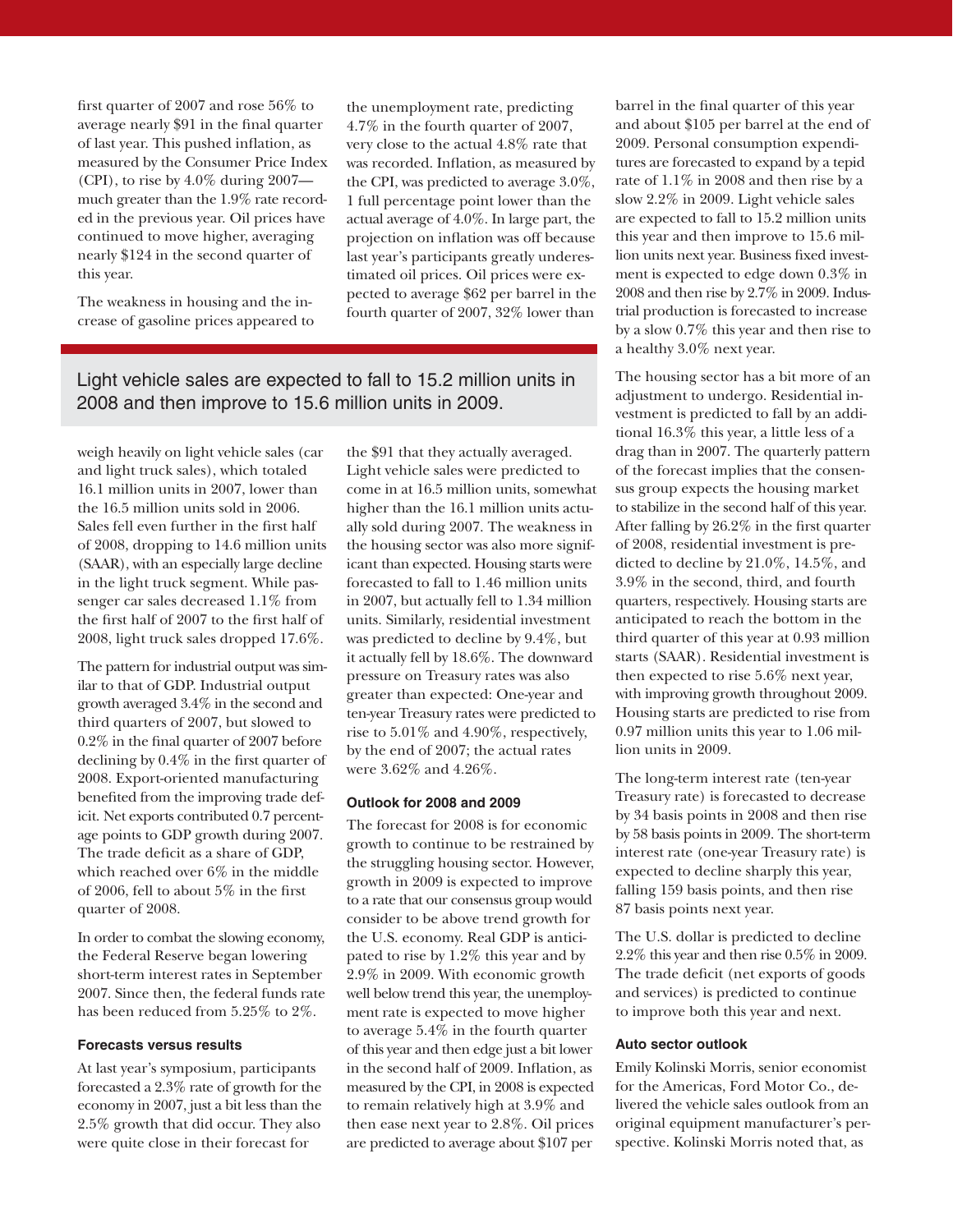of May 2008, consumer sentiment was at its lowest since 1980 (based on the University of Michigan's *Index of Consumer Sentiment*). The Bush Administration's economic stimulus package was intended to change consumers' negative feelings about the economy, but its effects have been dampened by high gas prices.

One of the reasons for weak vehicle buying conditions in the U.S. has been the interest rates for auto financing. Auto loan rates for the Detroit Three's finance companies rose from  $3.03\%$  in the fourth quarter of 2001 to 5.17% the first quarter of  $2008.<sup>2</sup>$ 

There has been an accelerated shift among consumers to smaller vehicles partly because of higher gas prices. Kolinski Morris predicted this consumer shift to smaller vehicles to continue in the coming months. This change among consumers is likely to adversely affect automakers that were counting on SUVs (sport utility vehicles) and other more fuel-intensive auto segments for their future revenue growth.

Kolinski Morris expected the median age of the automobile to continue increasing (because people are keeping their cars longer), and she predicted the actual prices for some automobiles to keep decreasing. Under these circumstances and others, Kolinski Morris forecasted light vehicles sales to be in the range of 14.7 million to 15.1 million units in 2008.

Ken Vieth, senior partner and general manager, Americas Commercial Transportation Research Company, presented the commercial vehicle outlook. Vieth said his forecast for commercial vehicles (medium-duty and heavy-duty trucks) is not strong for the immediate future; however, by the fourth quarter of 2008, he expected the commercial vehicle industry to improve. Vieth cited freight rates being set by shippers rather than truckers as a drag on the sector in the short term; between 2003 and 2006, truckers set the freight rates, and their rates were higher than the ones currently set by shippers. Vieth also cautioned that fuel surcharges, along with these lower freight rates, are likely to hamper growth. Still, truckers will continue to be needed, Vieth said, since alternative

modes of transporting freight—i.e., by boat, rail, or airplane—do not provide door-to-door solutions.

Many factors might affect the future of the trucking industry, including the number of drivers, the quality and quantity of infrastructure (roads), the pricing power of the truckers, the rising cost of diesel, and new environmental standards. Vieth spoke at length about the Environmental Protection Agency's (EPA) emissions mandate in 2010. The new EPA regulations are expected to speed up the normal cyclical process of buying trucks. With the 2010 EPA mandate looming, strong "prepurchases" of trucks that meet the current EPA standards are expected in the near term. (Similar patterns of prepurchases of trucks occurred shortly before the 2002 and 2007 EPA emissions mandates.) However, Vieth said that the prepurchases of trucks ahead of the 2010 EPA mandate have not yet started because of the weak economy. That said, 2009 should be a strong year for commercial vehicle sales, according to his forecast. Demand for trucks is expected to drop in 2010 because of the EPA emissions mandate, with a rebound predicted in 2011.

Paul Taylor, chief economist, National Automobile Dealers Association, presented the light vehicle sales outlook from the dealers' perspective. With fuel prices rising, the sales of new SUVs had negative growth in 2006 and 2007. In contrast, sales of new small cars and CUVs (crossover utility vehicles, or utility vehicles built on passenger car platforms) increased; these were the only two segments that showed sales gains during those years. Year to date, as of April 2008, the sales of small cars and CUVs are up, while the sales of SUVs are again down over the same time period.

Rising fuel costs appear to be having an impact in the used car market as well. Taylor noted that prices of used pickups and used SUVs are falling, while prices of used cars, particularly smaller cars, are doing better.

Kristin Dziczek, program director of automotive labor and education, Center for Automotive Research, discussed the Detroit Three and United Auto Workers

(UAW) labor negotiations. The 2007 negotiations between the UAW and the Detroit Three brought about five contract changes: Retiree health liabilities will end on January 1, 2010; different wages and benefits will be paid to the new hires that do jobs that the suppliers are capable of doing; the retiree health benefits will be eliminated for all future new hires; the defined pension benefit will not be available to new hires; and eventually each plant will have competitive operating agreements with local unions.

The resulting cost savings will mean a difference in the North American UAW cost per vehicle for General Motors Corp. (GM) of over \$900. GM will realize greater cost savings than the rest of the Detroit Three partly because approximately 80% of GM's work force is over the age of 42. This means that about 63% of GM's work force will be eligible to retire in the next five years, compared with approximately 31% of Ford's and about 30% of Chrysler's. With more of its current workers eligible to retire over the next few years, GM is expected to have a greater share of its work force being new hires, who receive lower wages and benefits, allowing the automaker to lower its costs further.

Charles L. Evans, *President*; Daniel G. Sullivan, *Senior Vice President and Director of Research*; Douglas Evanoff, *Vice President, fi nancial studies*; Jonas Fisher, *Economic Advisor and Team Leader*, *macroeconomic policy research*; Richard Porter, *Vice President*, *payment studies*; Daniel Aaronson*, Economic Advisor and Team Leader*, *microeconomic policy research*; William Testa, *Vice President, regional programs, and Economics Editor*; Helen O'D. Koshy, Kathryn Moran, and Han Y. Choi, *Editors*; Rita Molloy and Julia Baker, *Production Editors.*

*Chicago Fed Letter* is published monthly by the Research Department of the Federal Reserve Bank of Chicago. The views expressed are the authors' and are not necessarily those of the Federal Reserve Bank of Chicago or the Federal Reserve System.

© 2008 Federal Reserve Bank of Chicago *Chicago Fed Letter* articles may be reproduced in whole or in part, provided the articles are not reproduced or distributed for commercial gain and provided the source is appropriately credited. Prior written permission must be obtained for any other reproduction, distribution, republication, or creation of derivative works of *Chicago Fed Letter* articles. To request permission, please contact Helen Koshy, senior editor, at 312-322-5830 or email Helen.Koshy@chi.frb.org. *Chicago Fed Letter* and other Bank publications are available on the Bank's website at www.chicagofed.org.

ISSN 0895-0164